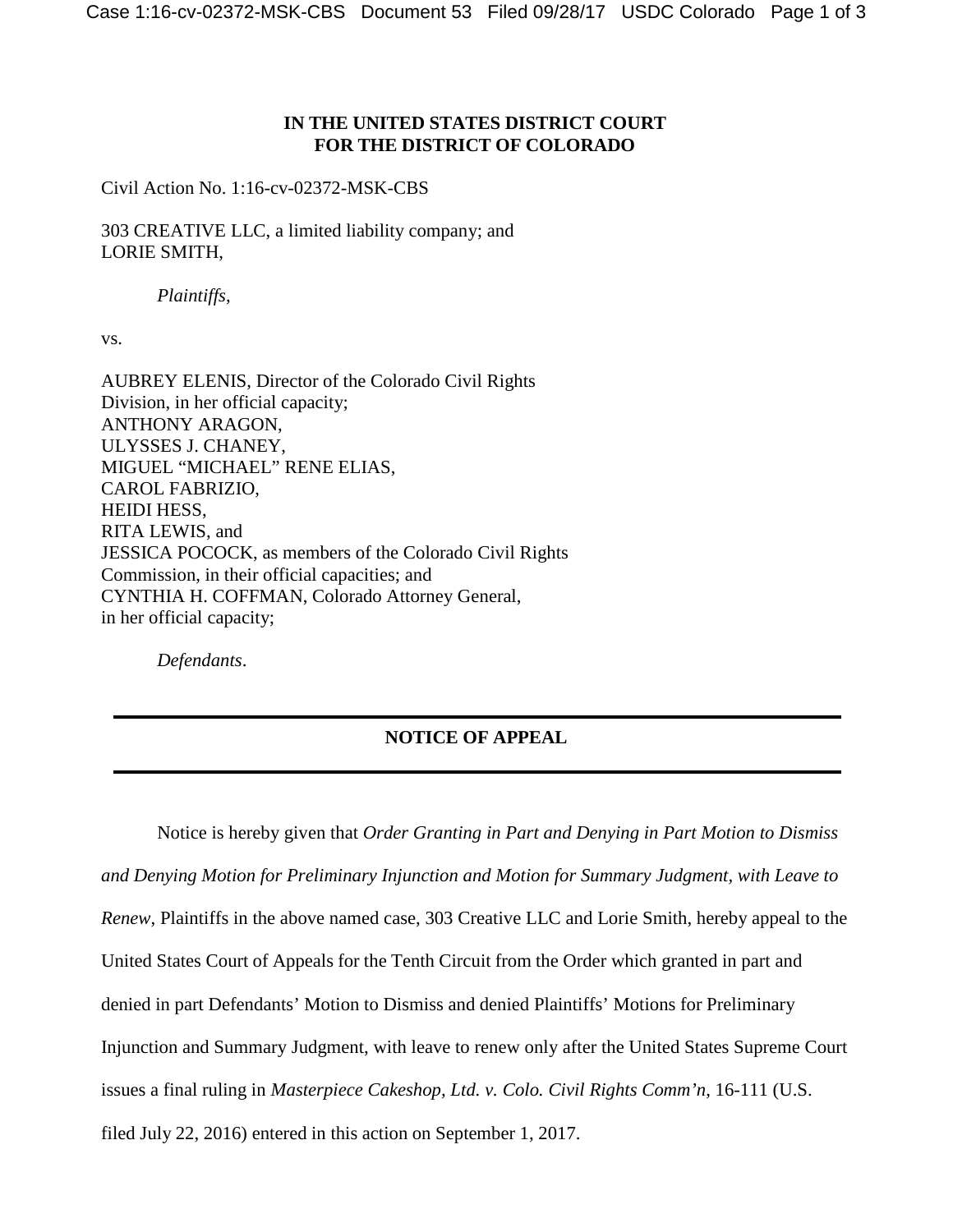Respectfully submitted this 28th day of September, 2017.

*s/ Katherine L. Anderson*

Kristen K. Waggoner (Arizona Bar. No. 032382) Jeremy D. Tedesco (Arizona Bar No. 023497) Jonathan A. Scruggs (Arizona Bar No. 030505) Katherine L. Anderson (Arizona Bar No. 033104) Samuel D. Green (Arizona Bar No. 032586) ALLIANCE DEFENDING FREEDOM 15100 N. 90th Street Scottsdale, AZ 85260 (480) 444-0020 (480) 444-0028 (facsimile) kwaggoner@ADFlegal.org jtedesco@ADFlegal.org jscruggs@ADFlegal.org kanderson@ADFlegal.org sgreen@ADFlegal.org

David A. Cortman (Georgia Bar No. 188810) Rory T. Gray (Georgia Bar No. 880715) ALLIANCE DEFENDING FREEDOM 1000 Hurricane Shoals Road, NE, Suite D-1100 Lawrenceville, GA 30043 (770) 339-0774 (770) 339-6744 (facsimile) dcortman@ADFlegal.org rgray@ADFlegal.org

Michael L. Francisco (Colorado Bar No. 39111) MRD Law 3301 West Clyde Place Denver, CO 80211 (303) 325-7843 (303) 723-8679 (facsimile) michael.francisco@mrd.law

*Attorneys for Plaintiffs*